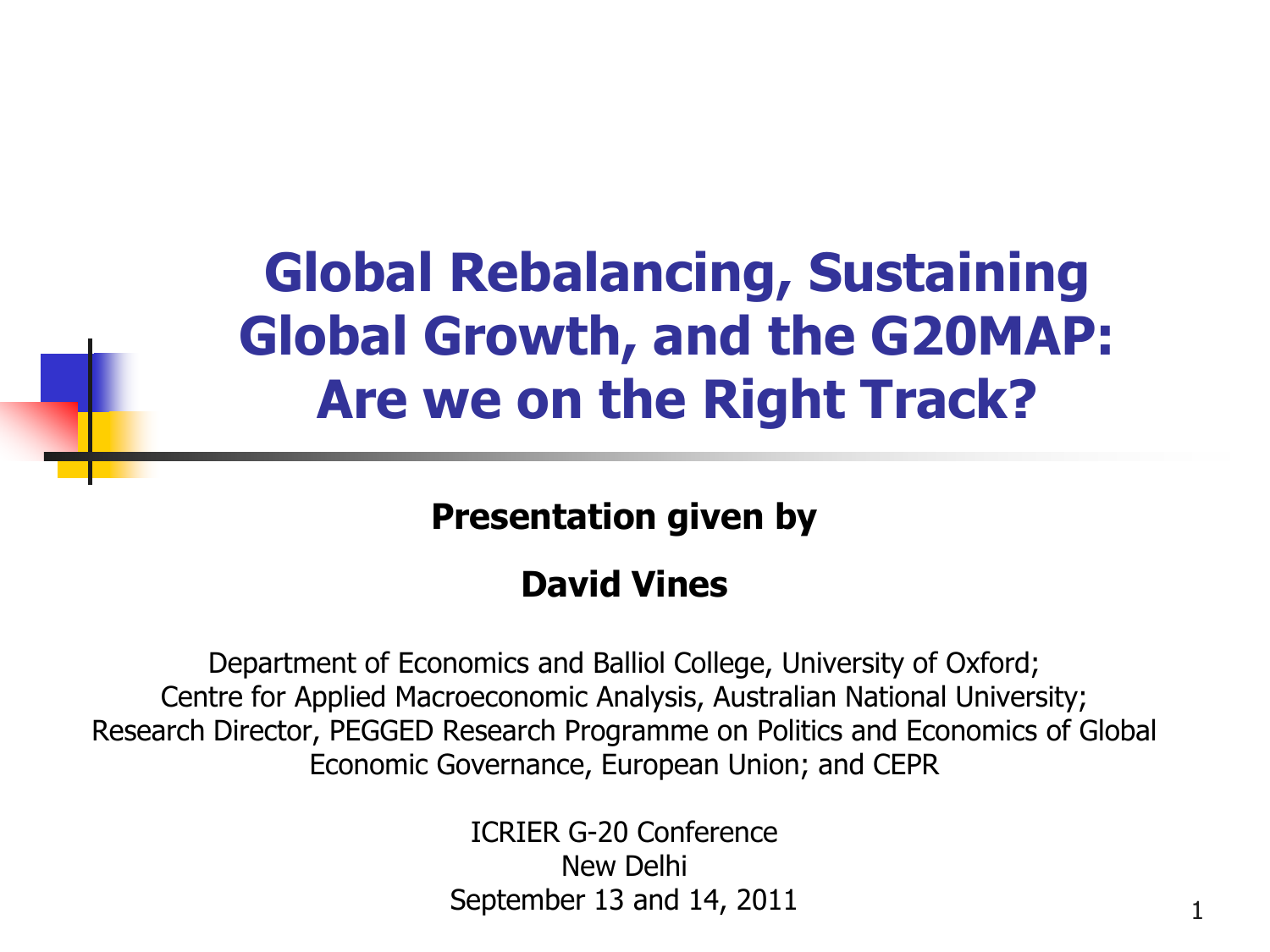## The Global Policy Problem : Three Problems, Not Two

It is clear that the world needs *global rebalancing* 

- the scale of international debt of the US must stop growing
- And some of the US borrowing may need to be repaid
	- $\blacksquare$  cf the case of the UK
- Risks if adjustment is over-delayed
	- May get overshooting
- As is well known, two things are necessary for this rebalancing:
	- Changes in *relative* absorption betn. deficit and surplus countries
	- Changes in *relative* prices betn. deficit and surplus countries
- But also, third, the world needs a satisfactory absolute level of global growth
- **There are significant risks to this** 
	- continued deleveraging in OECD countries
	- the macroeconomic outcome of the crisis in Europe
	- the gradualness of the adjustment in East Asia
	- the rapid fiscal consolidation in many countries.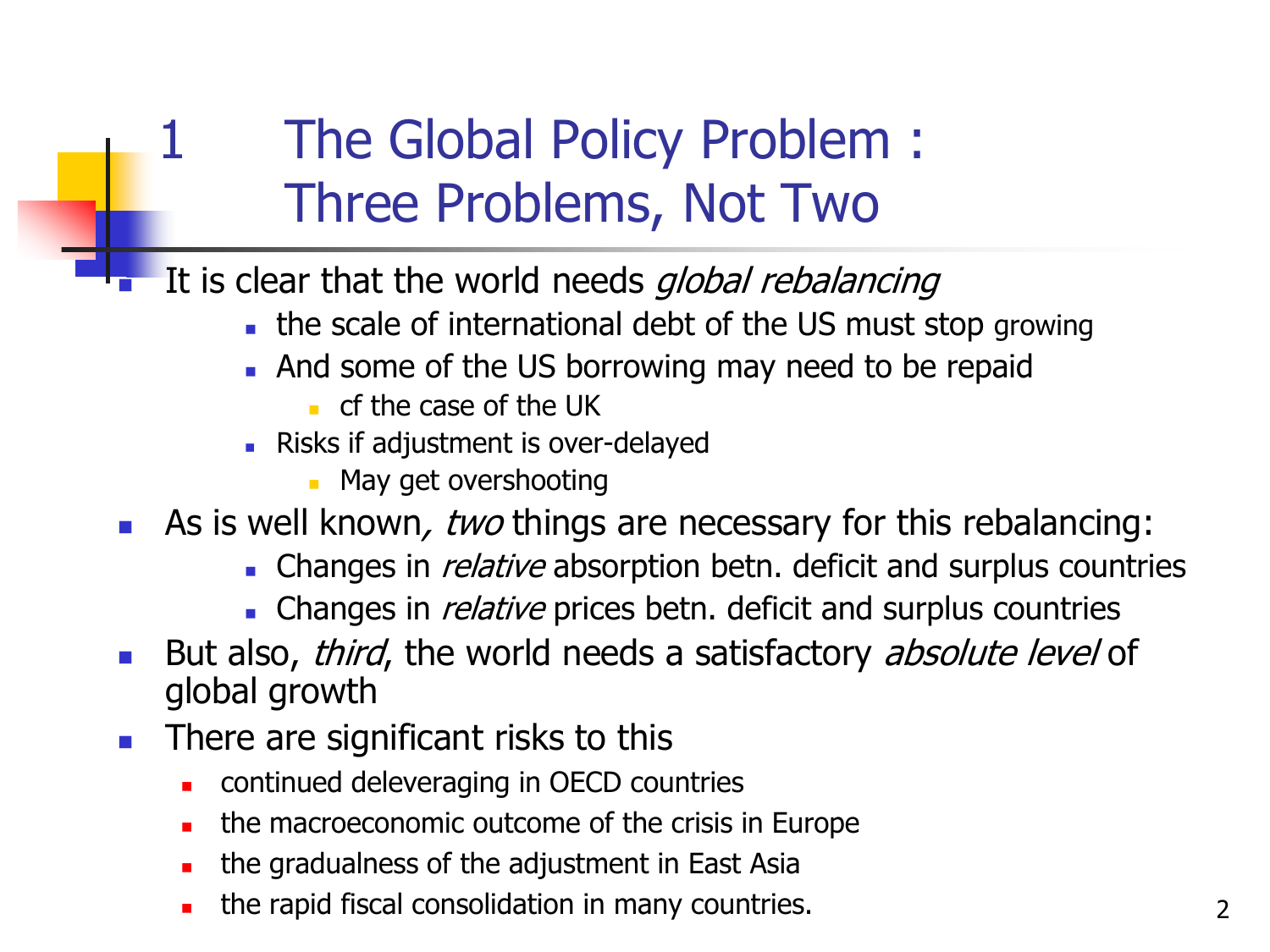- In response to these risks, too many countries are looking for export-led growth
- But we cannot nearly all have export-led growth  $-$  there are not enough Martians to buy the exports which would result if the majority of countries aimed for export-led growth
	- **There only a small number of Martians: Middle East, Australia...**
- **This is a** *systemic* problem
	- Of course we need to think of our country-by-country needs
		- **c** cf remarks by many Chinese and German speakers
	- But we also need to think of the world as a system
- **The G20 Mutual Assessment Process, G20MAP, is the only** available machinery to might help the world manage these risks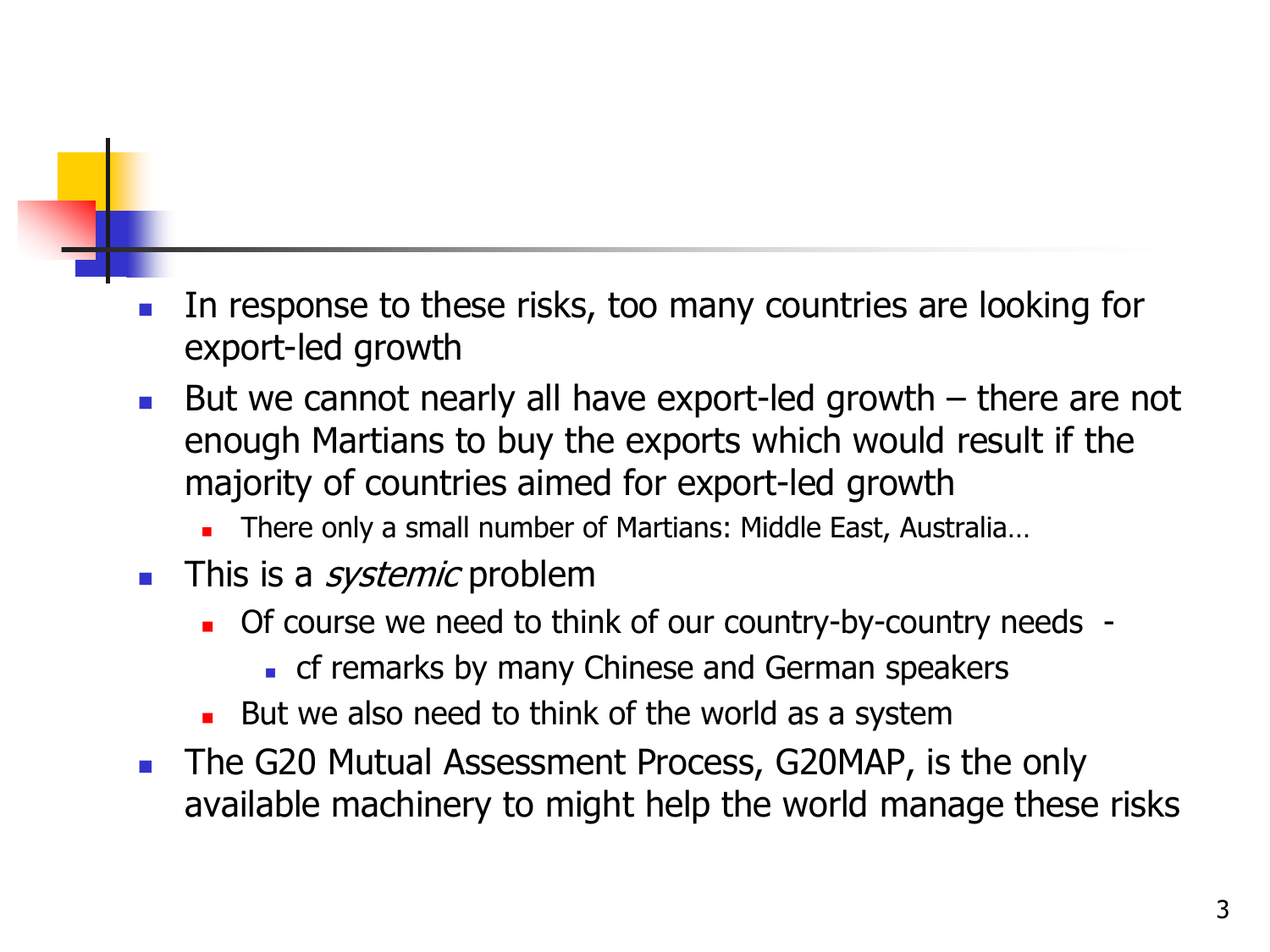#### Managing these risks is important

- Unemployment in the US, Europe, and elsewhere in the OECD remains disastrously high
- To solve this unemployment problem requires a sustained recovery.
	- **The risks have been identified above**
	- Pet the financial markets, and policymakers, are now focused on reducing public deficits and debt. The temporary stimulus packages are unwinding, and fiscal consolidation is setting in.
- **Nill attempts to rebalance, and/or the attempts to fiscally** consolidate, add to the other risks, and put growth prospects further at risk?

as happened in 1938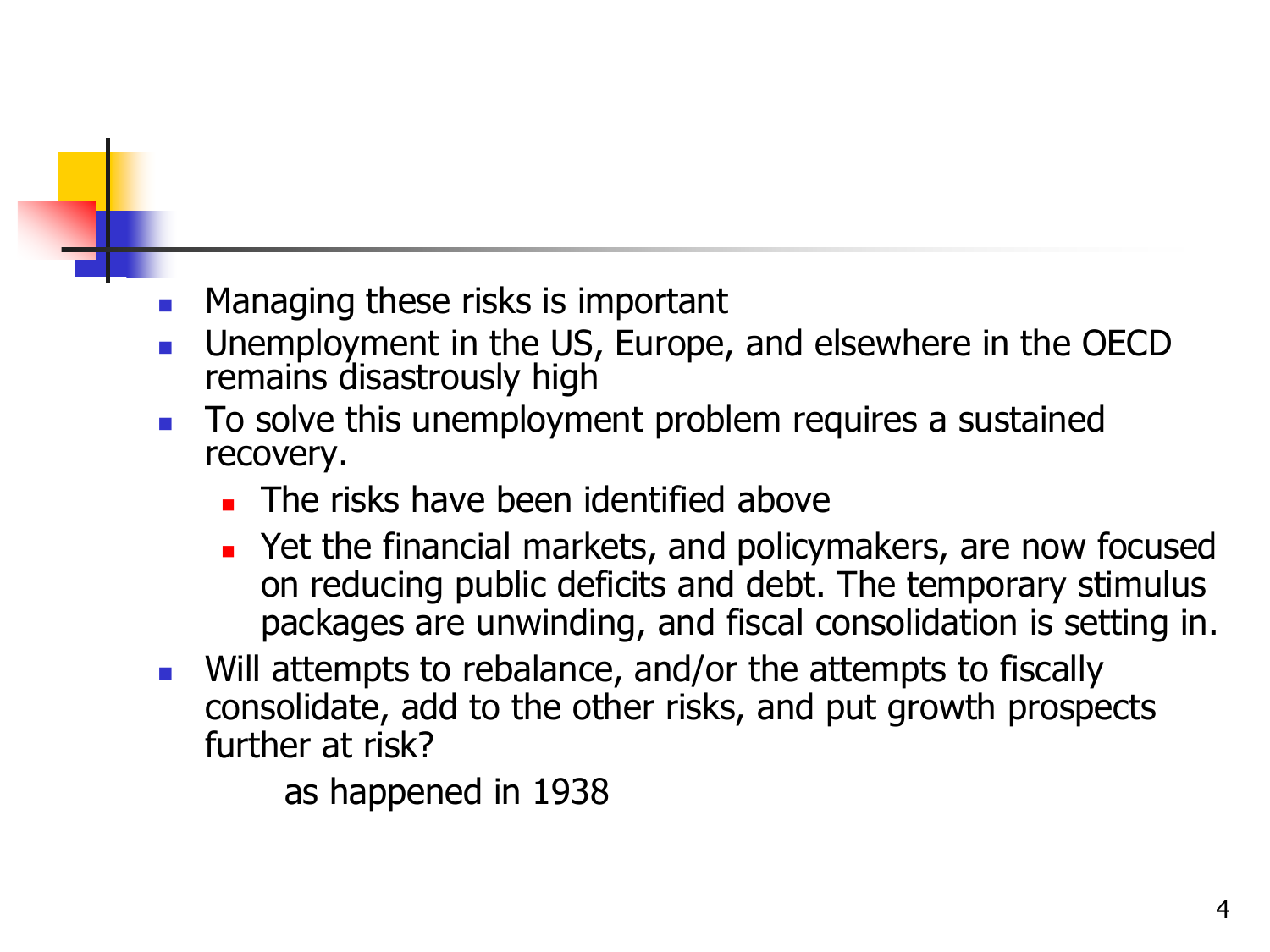## 2 When Macroeconomic Cooperation Seemed not to be Necessary

- A Reminder. In the period after the Asia crisis there was high saving in emerging market economies (and elsewhere)
	- East Asia (Stackelberg leader) set exchange rates to ensure export-led growth
	- The US federal reserve set US interest rates, acting as a 'Stackleberg follower', to ensure satisfactory growth in the US
		- Because of high savings the real interest rate needed to be low (and the stimulus policy was assisted by George Bush's war in Iraq)
- This was a two-target/two instrument system for monetary policy
	- Two instruments: real exchange rates (set in East Asia) and real interest rates (set in New York)
	- **Two targets: satisfactory output growth in two regions**
- **This system ensured satisfactory global growth and did** *not* **require cooperation** 
	- the 'Greenspan put' is part of this system–
- This system gave rise to global imbalances  $-$  as consequence not cause
	- This targets-and-instruments story can be made to encompass all of the imbalances stories that are currently told about China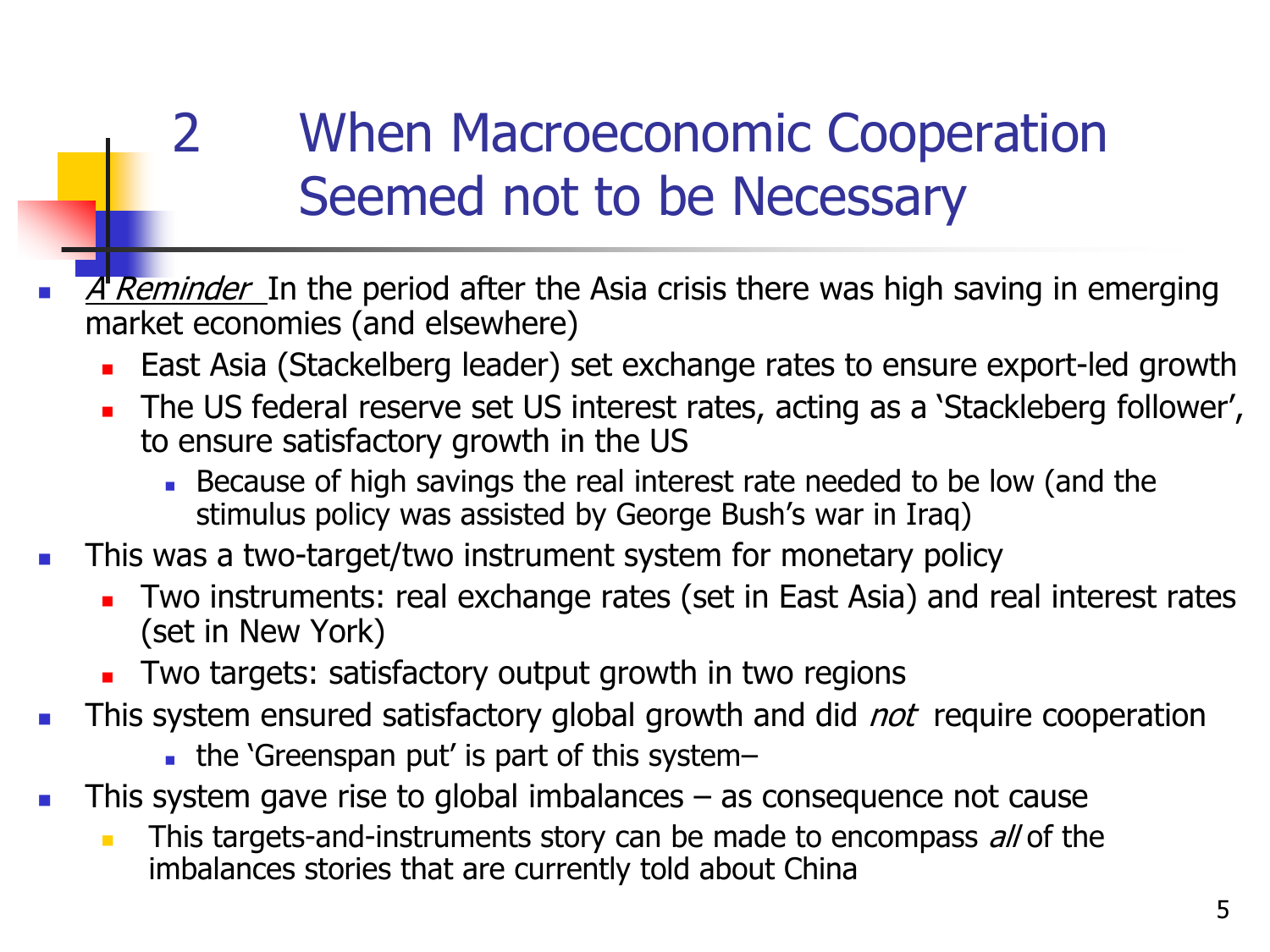### An interlude

- Cooperation at time of crisis
- Was remarkable
- **But it was easy to bring about:** 
	- all had an interest in using monetary expansion, and then fiscal expansion, to avoid collapse.
- And costs in form of debt only became gradually binding
- We now have little fiscal space  $-$  see below  $-$  and are probably back to the use of monetary policy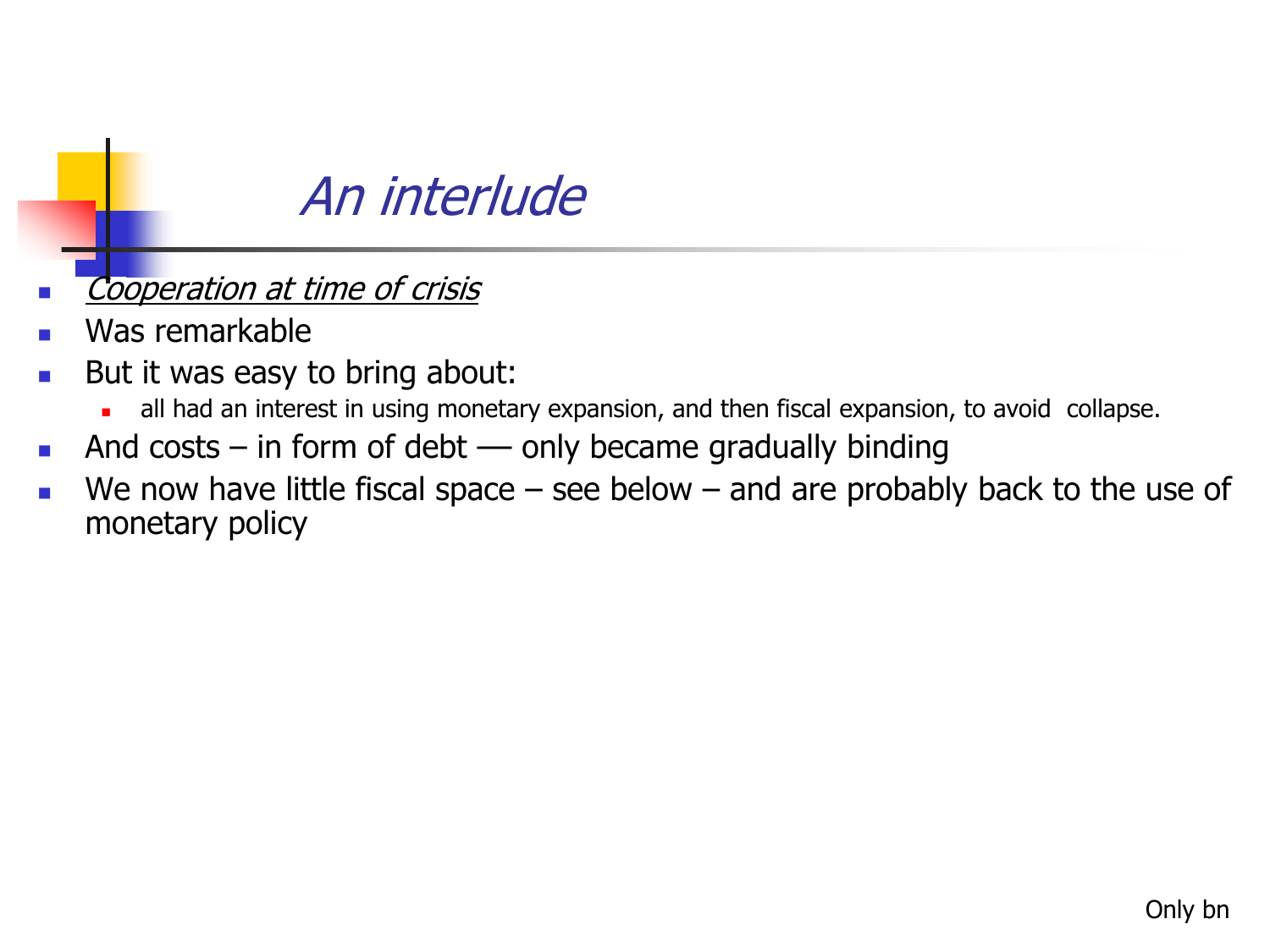### 3 Why Macroeconomic Cooperation is now Necessary .

The New Targets and Instruments Setup We now have three targets:

i.e. a satisfactory output levels/growth in *three* regions: the US, East Asia and Europe

- We have only one-and-a-half monetary instruments available
	- the dollar-renminbi real exchange rate, still set in China and East Asia more generally - to give export-led growth
	- But we are at the zero bound so the real interest-rate-instrument has gone – although QE is half an instrument – see below
- **This is a game which requires cooperation for a good solution to be reached**
- The *Stackelberg leader*, China, is adjusting domestic demand at a slow speed, at a speed which suits China – requires depreciated Chinese exchange rate
- There are two Stackelberg followers playing an exchange-rate war
	- The US doing QE in order to depreciate the dollar
	- Europe a policy jungle

but we can summarise outcomes in Euroland as (i) constrained domestic demand  $-$  both public and private  $-$  and (ii) monetary easing by ECB (including QE) as response, to depreciate the Euro & stimulate demand  $_7$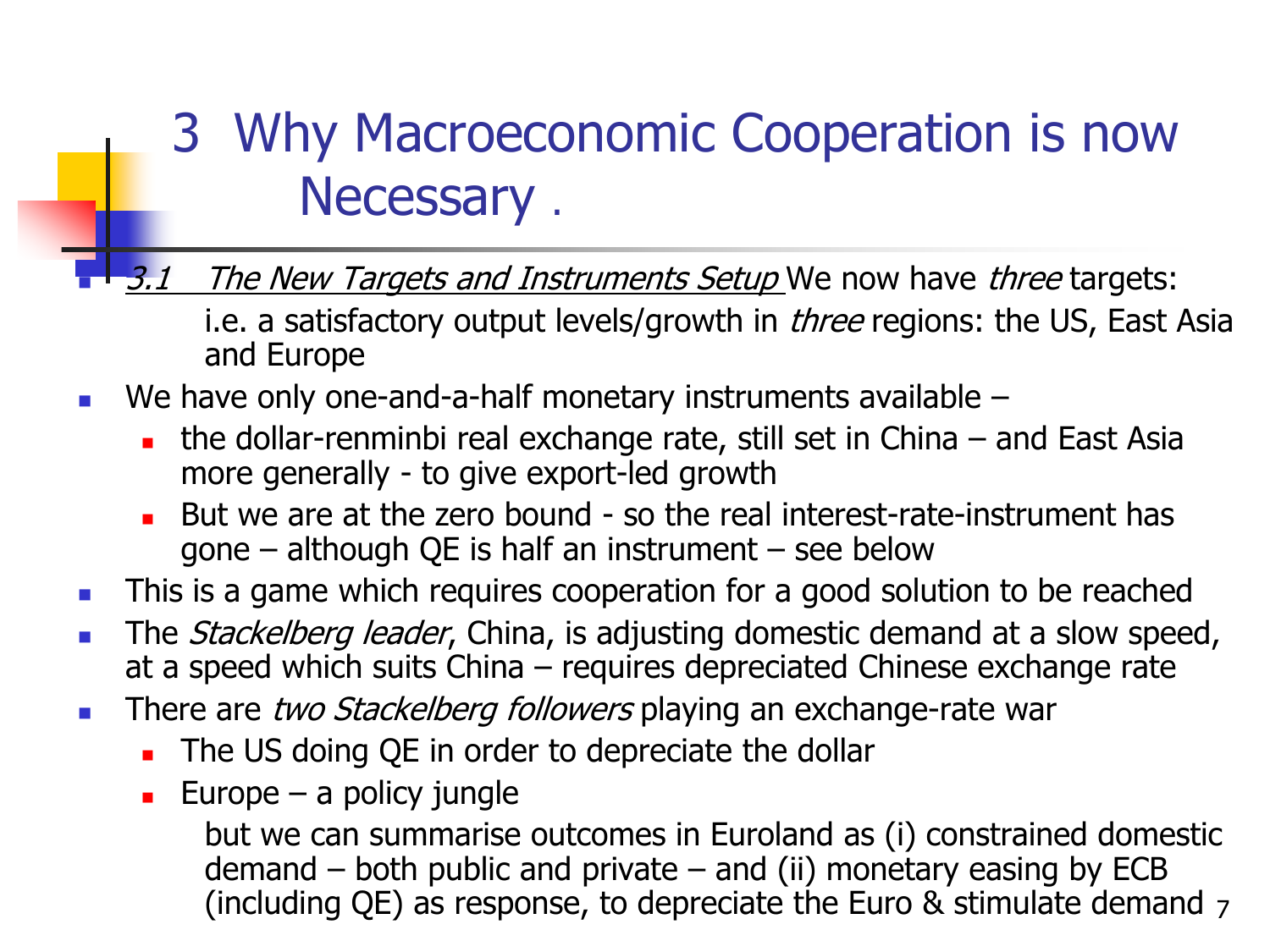### The role of China in the world…

- $QE$  warfare and exchange rate warfare between the Stackleberg followers (the US and Europe) gives rise to real interest rates which are
	- Too low for China
	- Too low for much of the rest of the emerging market world
	- Too low for commodity markets

#### 3.2 China's role in this world

- China is locked into bubble world
	- China is attempting to control this by capital controls but this attempt will fail
- It is inappropriate for China to describe QE as being 'irresponsible'.
	- This is the line taken by many Chinese scholars
	- But QE is what any Stackelberg follower would do in this Stackleberg game and this is what the US and Europe are doing
	- The Stackelberg leader (China) should recognise this.
- **Instead, the behaviour of China should be described as 'irresponsible'** 
	- In this global system, the bad outcomes should be seen as a consequence of a deliberate choice by the Chinese authorities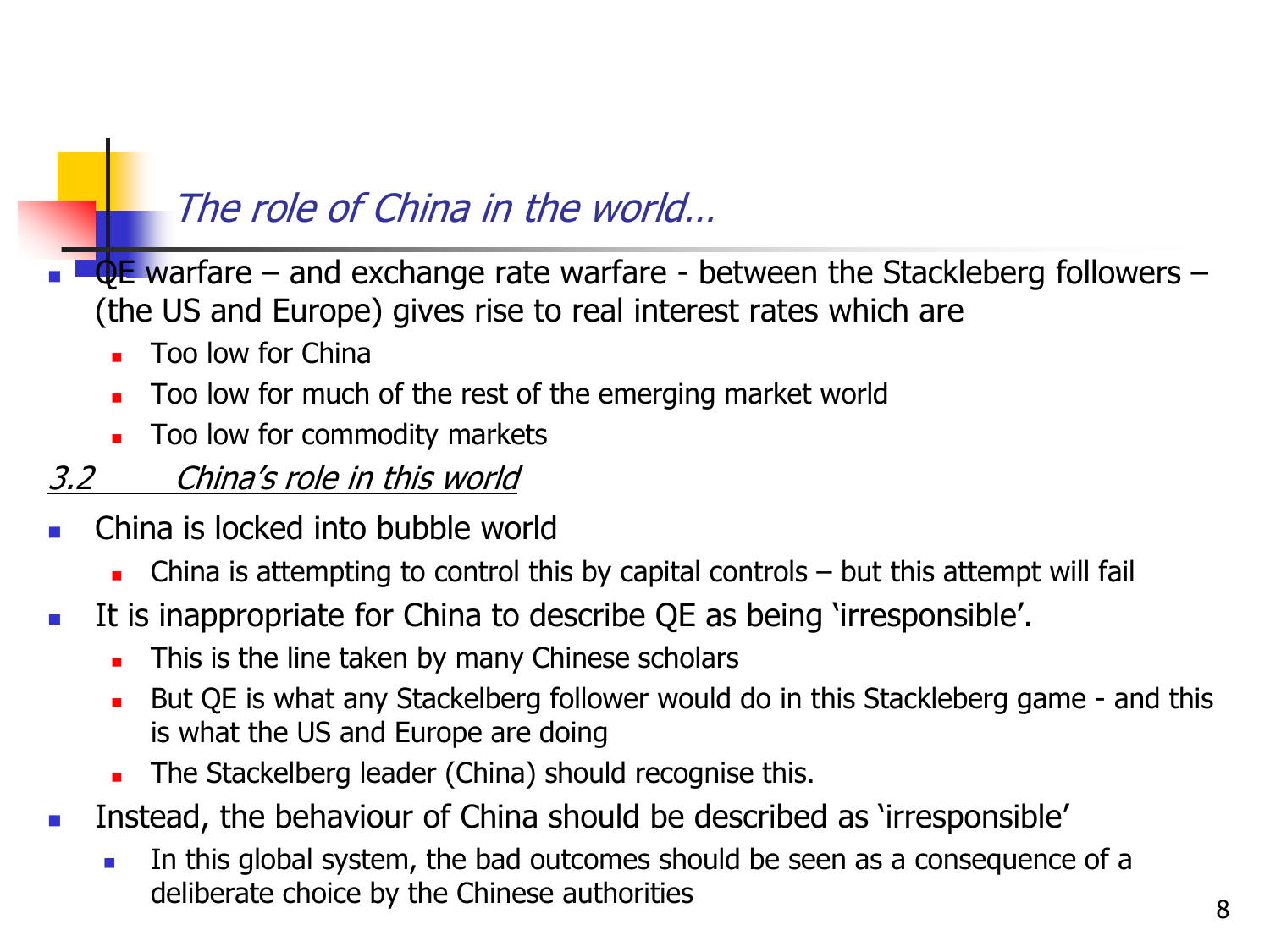### The role of Germany in the world…

#### **Germany's role in Europe: the past**

- Germany is re-creating the world problem at the European level
- It is inappropriate for Germany to describe European periphery as 'irresponsible'
	- Greece irresponsible fiscal policy, and loss of competitiveness
	- However:
		- Ireland house bubble faciltitated by European banks and poor European financial regulation and a fiscal policy, permitted by the SGP, which was too loose
		- $\blacksquare$  Spain housing boom and fiscal policy, permitted by SGP which was too loose
		- Portugal uncompetitive and not properly disciplined by SGP
		- Italy: Too high level of debt which was allowed to build up by SGP
	- The Stackelberg leader (Germany) should have recognised this.
- Answer the SGP was irresponsible because
	- rule-based rather than intelligent, too loose for boom countreies doing asymmetrically well, violated by France and Germany, and so ultimately incredible
- Was accompanied by a financial system in which debt of all European countries bore same interest rate
	- Markets and policy-makers did not understand the risks of the above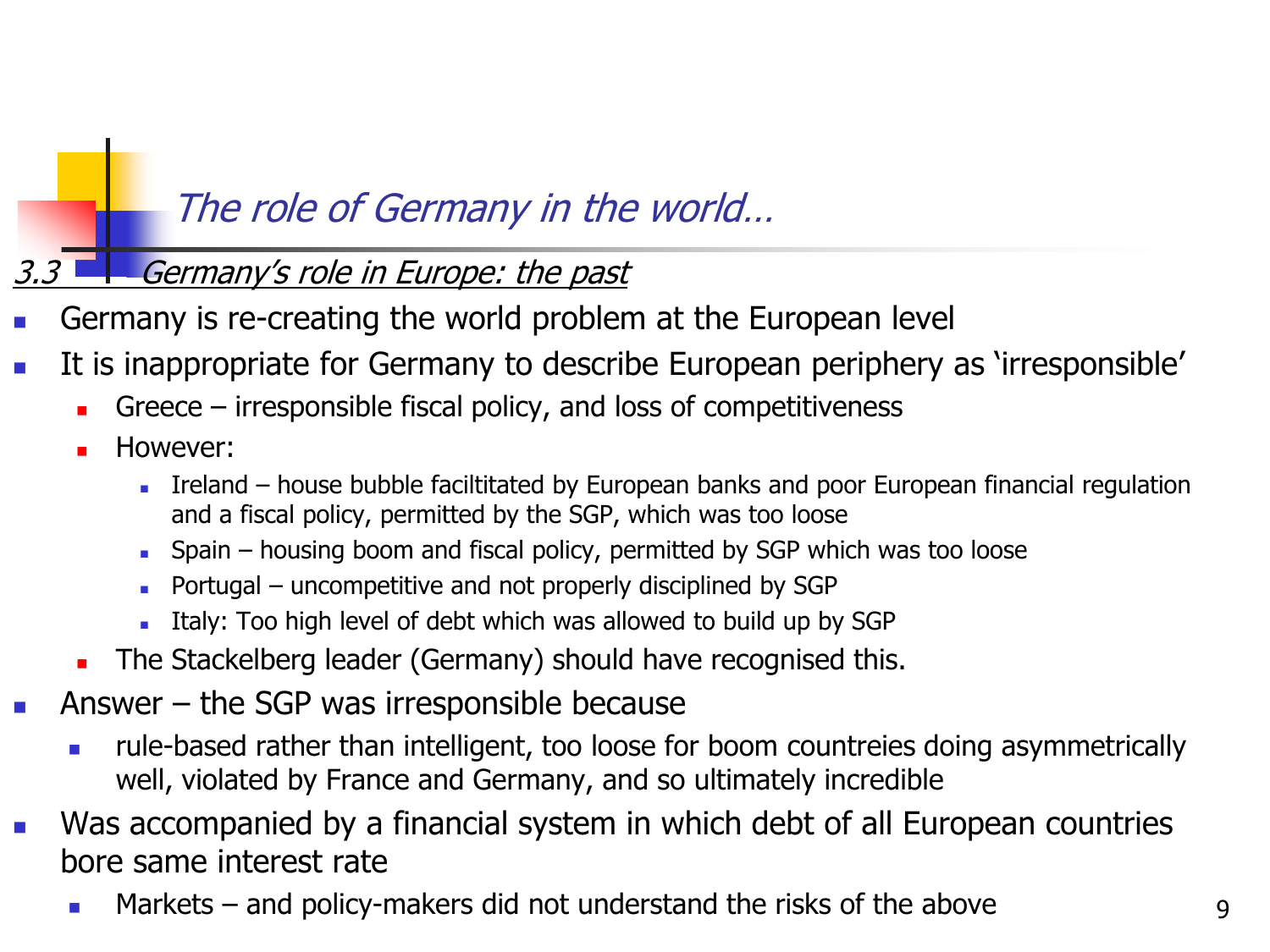### The role of Germany in the world…

#### Germany's role in Europe: the future

- Germany imposing adjustment on the periphery
	- too much is being demanded which may cause the Euro to explode
	- debt too high, competitiveness slow to adjust to bring growth, financing needed during adjustment period; this financing may be denied by Germany
- Even if this does not happen:
	- for the past 12 years Germany has cut costs and kept wages under control and positioned itself to export high-tech goods to the world
		- German competiveness has stolen demand from the periphery within Europe
	- Within Germany:
		- **CONSUMERS Save for future** 
			- fiscal policy is cautious to 'avoid above-average' level of inflation
- **Result: shortage of aggregate demand in Europe** 
	- German exports steal demand from other regions and
	- no compensating increase in demand in Germany
- **To keep aggregate demand up in Europe, Euro must be depreciated**
- Germany has turned Europe into ' a second China'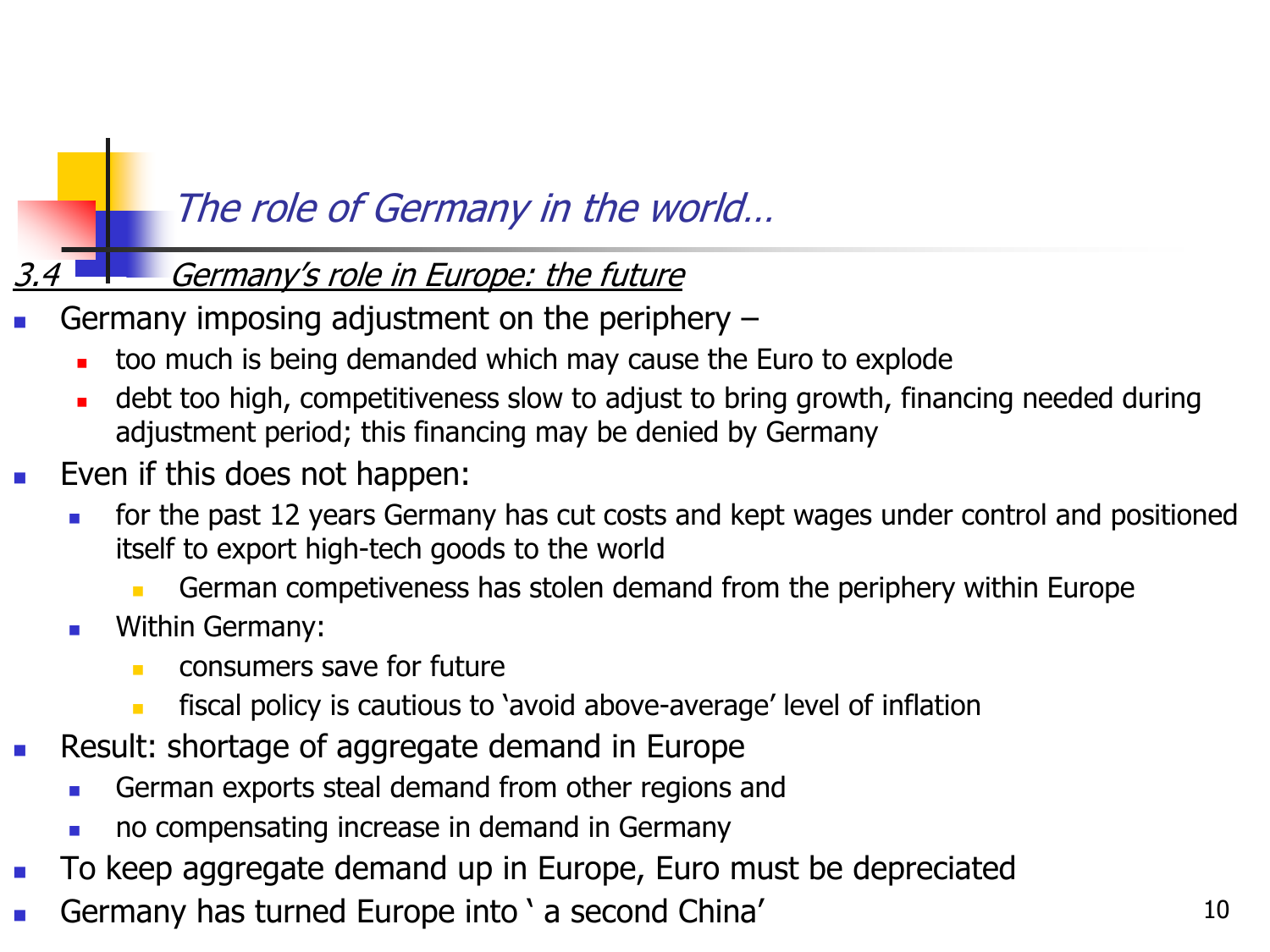#### **3.5 The Policy Implications**

- It should be the role of scholars and others to attempt to explain this to Chinese and German policymakers
- Understanding *global* macroeconomics is useful for understanding policy choices faced by an individual countries – including China and Germany
	- Olivier Blanchard's remarks in Paris in January in whose interest should China act?
	- Many have argued that China is making a choice between acting in its own interest and acting in the global interest , that it is choosing to act in its own interest, at the expense of the global interest – which is 'understandable' - and that we should all encourage China to 'make sacrifices' and act in the global interest
	- The above analysis suggests that this is not correct: the current strategy appears not top be China's own interest, as well as not being in the global interest
	- Same point can be made about Germany
- I do not think that time is on China's side or Germany's side
	- Time is not on the side of any of us
	- This global problem needs to be fixed quickly
	- The G20MAP is important 11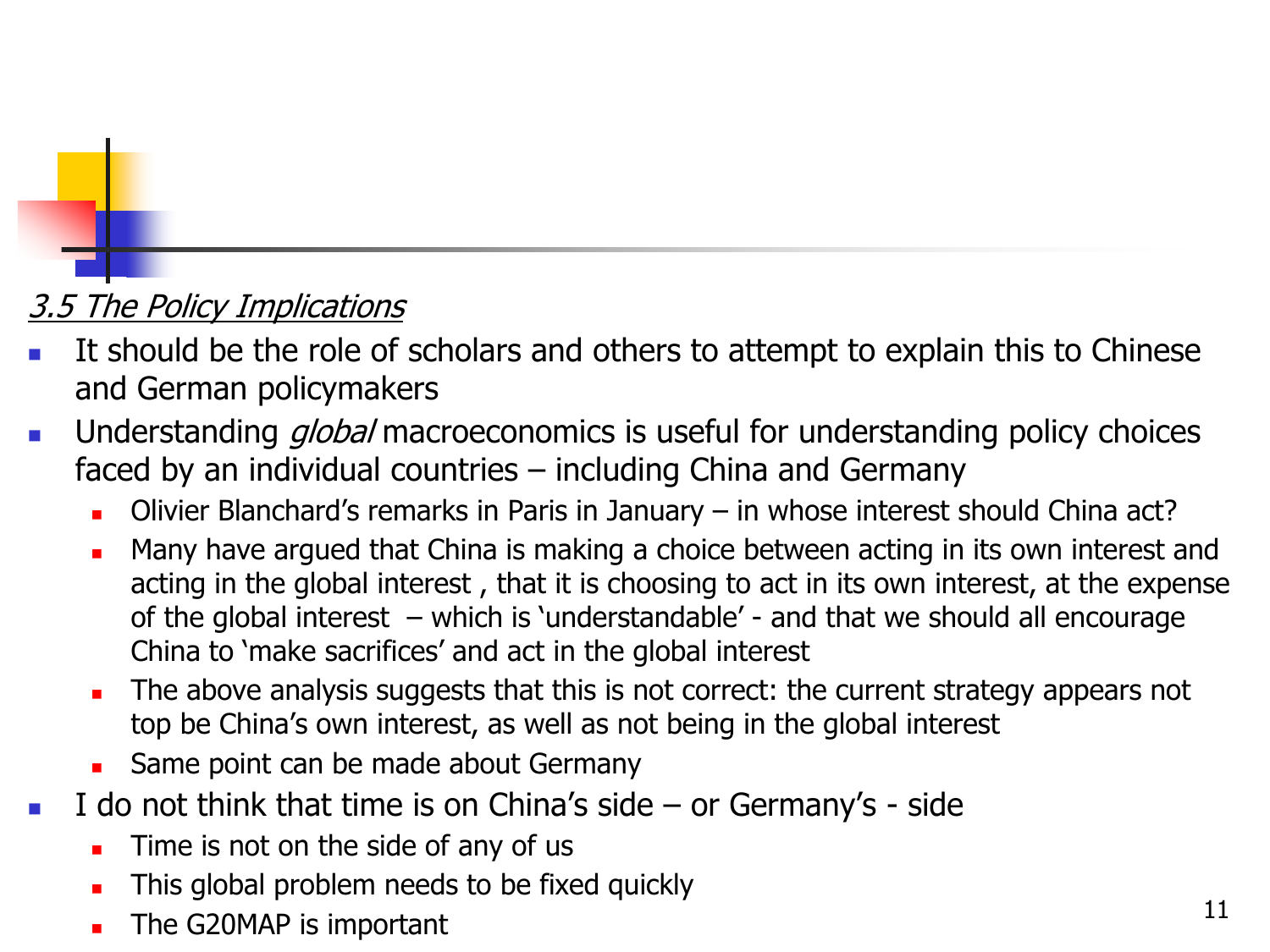## 4 A Game-Theoretic Restatement

- The world is faced with a choice
- Underlying sources of global demand are low
	- **EXEDENT** because of deleveraging and policy behaviour of Germany and China:
- As a result, it seems unlikely that there is enough private sector growth to compensate for fiscal tightening
- We risk an outcome which does not rebalance the world but instead leads to stagnation.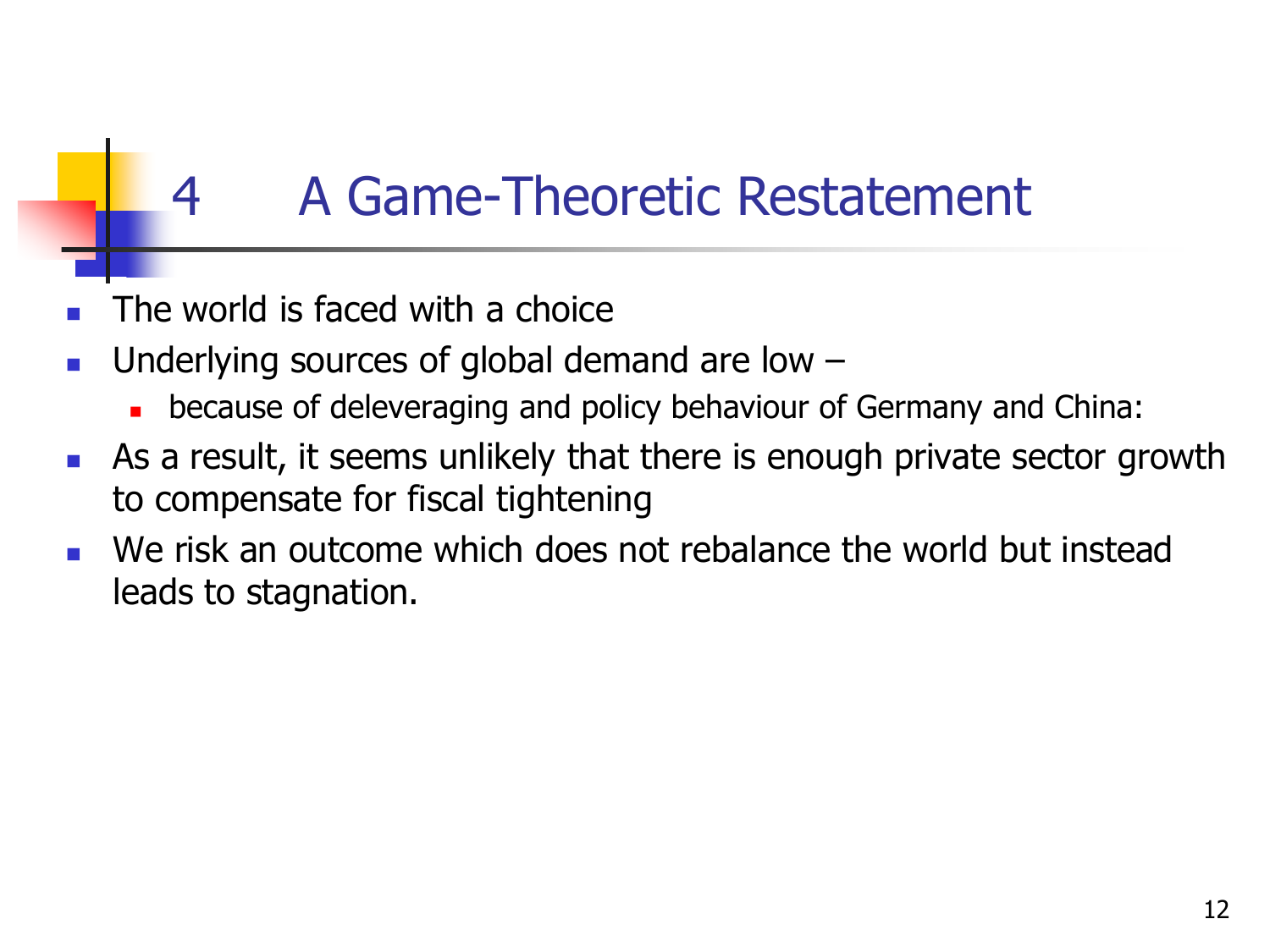The choice will be *ameliorated* if one global authority  $-$  the US Federal Reserve – keeps interest rates low – and promises to keep them low - and does QE, to sustain US spending, and keep stimulating global spending.

- But such a re-run of the 'Greenspan put' is pushing us towards another lowinterest-rate bubble for the world
- And at the zero bound this may still not be enough to sustain global growth
- What has been done fiscally  $-$  the 'Obama put'  $-$  has not been enough
- In this case the growth trajectory will be inadequate and will be one with continued global imbalances.
	- Such a trajectory risks after, say, another five years a significant further fall of the dollar
	- 13 This dollar fall might have a significant overshoot – because the carry trade is so highly leveraged.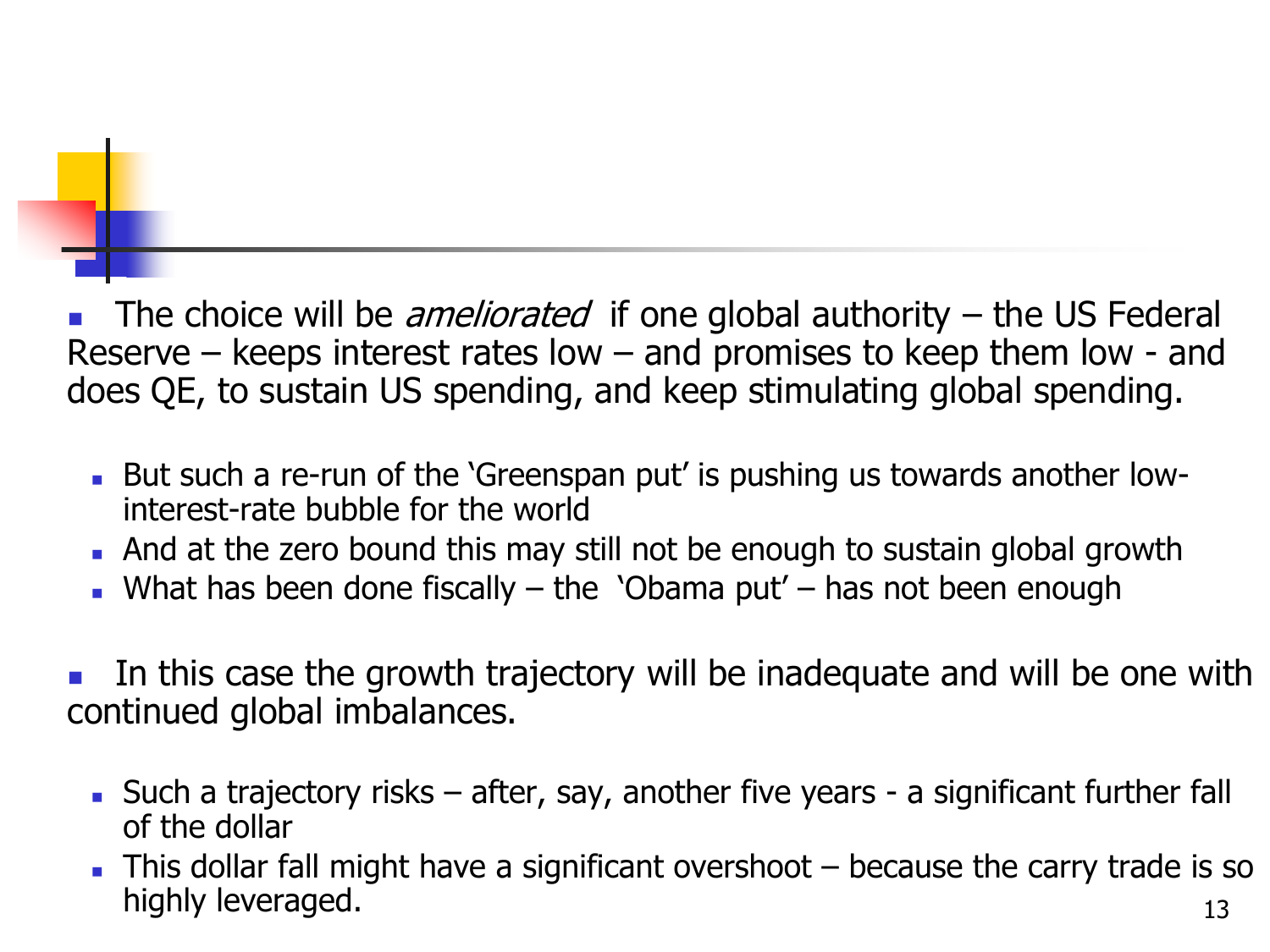The choice could be *further ameliorated* if the US government spent more – the Krugman strategy – and Kemal Dervis advocated a carefully constructed version of this

- $\blacksquare$  This would require living with  $-$  and ultimately resolving even worse global imbalances
- To be successful there will need to be stronger commitment to long run fiscal commitment in the US
- Otherwise markets will continue to take fright at fiscal stimulus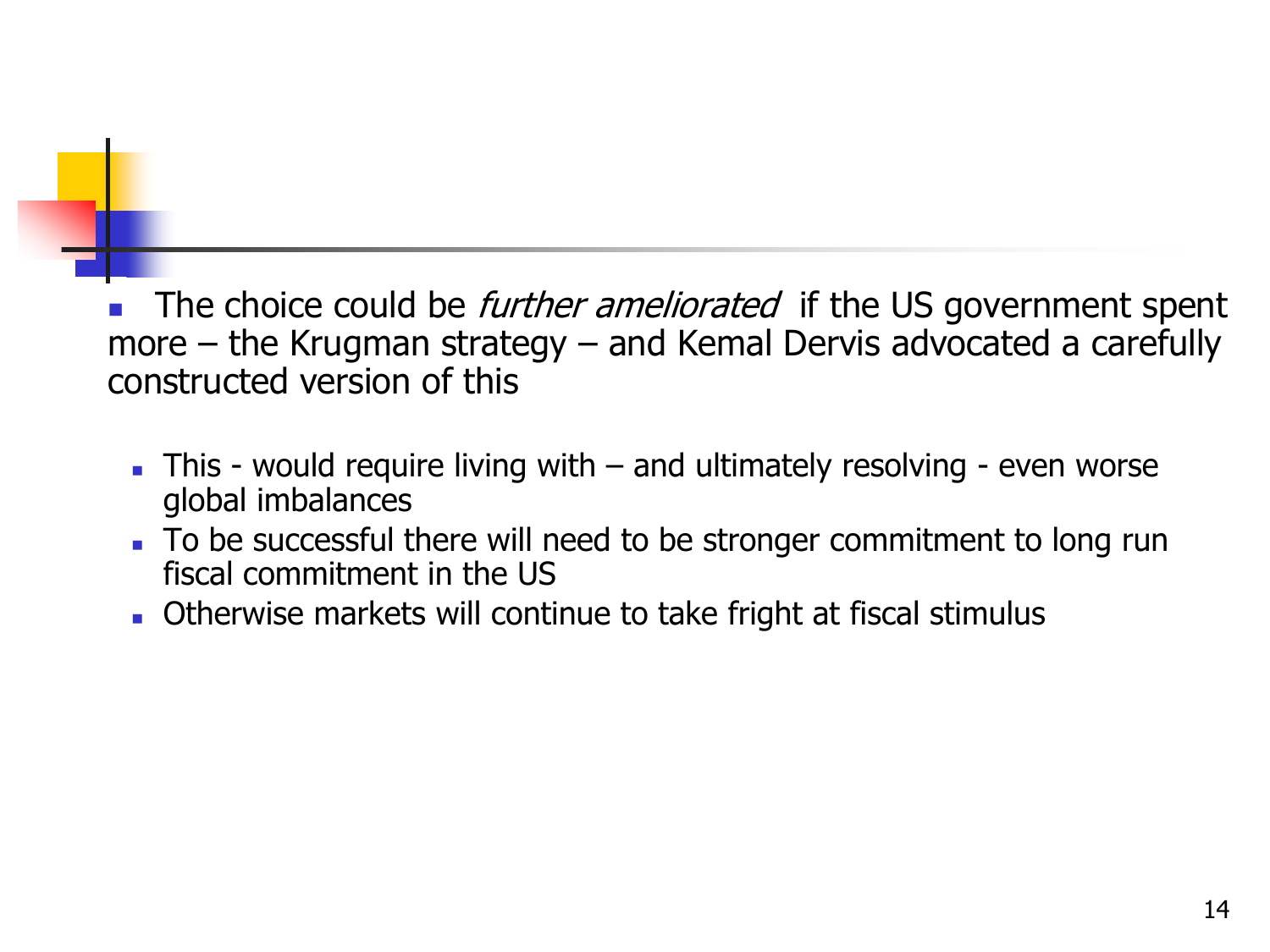This is a Prisoner's Dilemma in which there are three possible outcomes:

(i) A *Cooperative* solution in which there is

- sufficient increase spending in surplus countries
- sufficient cut spending in deficit countries
- Adjustment of relative prices to bring about expenditure switching

(ii) A Non-cooperative outcome - an attempt to rerun the Greenspan put:

- The risks reviewed above exert a strong negative influence
- fiscal retrenchment takes place in deficit countries including in US and Europe
- . there is an insufficient increase spending in surplus countries
	- **in Germany, China, Japan etc, although for different reasons in each case**
- as a result there are low interest rates, QE and beggar-thy-neighbour depreciations in deficit countries, as each region goes for export-led growth

(iii) A *Stackelberg* `solution' – the Krugman strategy - in which

- **there is insufficient increase spending in surplus countries**
- there is fiscal retrenchment in deficit countries, except for the US
- the US keeps spending  $-$  by fiscal and by monetary means  $-$  i.e. the US acts, yet again, as 'spender of last resort' and increases imbalances even more

 the US, acting in this way, uses fiscal policy to play the role of Stackelberg follower, attempting to recreate the 'great moderation' again, by fiscal policy

The third outcome is unlikely. The second outcome looks likely, and bad. is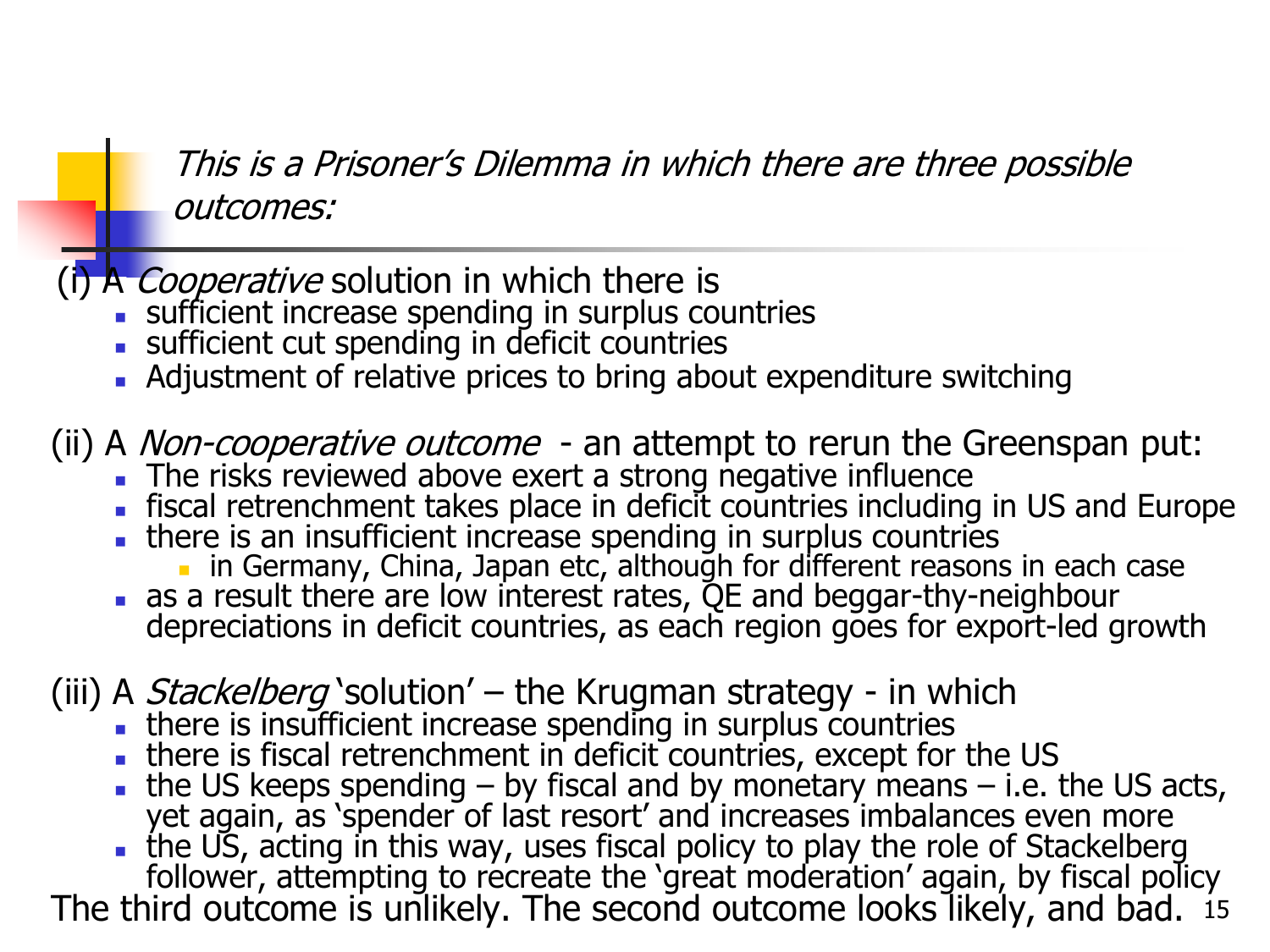

- *WEOs* of the IMF have warned about outcome (ii) the likely outcome with persistent imbalances, continued low interest rates, and QE.
- $\blacksquare$  Outcome (iii) the Stackelberg follower outcome  $\blacksquare$  would put pressure on global financial markets
	- the US fiscal balance sheet would bear the burden of the global recovery
	- Markets would need to accept this
	- It would also put pressure on international financial markets since the fall of the dollar –when it came – would need to be even larger and might overshoot
- **Dutcome (ii), the likely outcome, will make it difficult for financial** regulation to prevent a new global financial bubble from developing.
	- **This will require a considerable degree of international cooperation about** financial cooperation.
	- It is far from certain that the financial reforms will be robust enough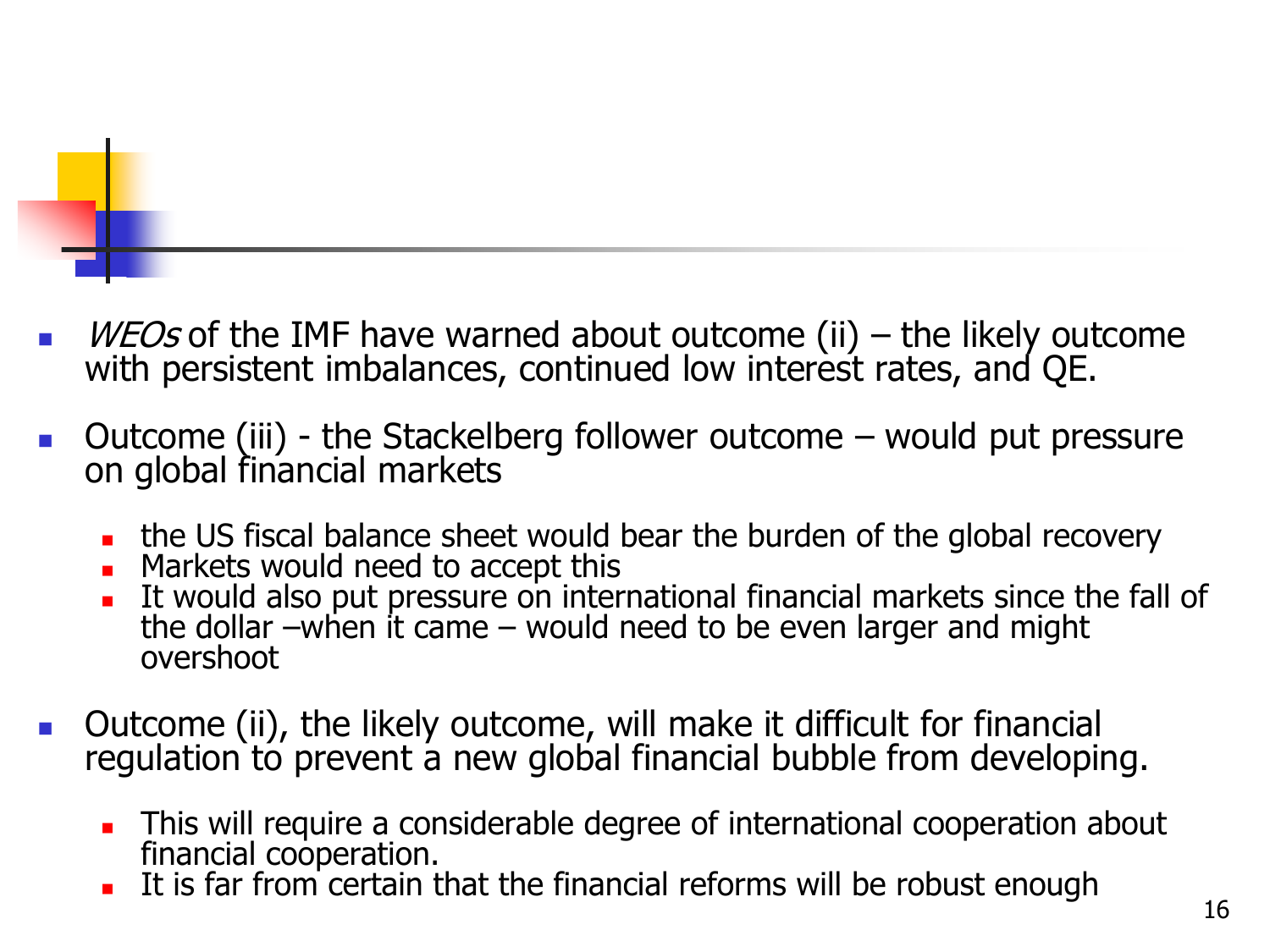# 5 The Role of the G20 and the IMF

- In 1944, when Bretton Woods system was established, Keynes saw
	- The need for global support of good policies in individual countries,
	- The need for global coordination of polices to guard against the risk of what he described as the 'scarce currency' problem.
		- Keynes saw this risk as the reason why a system was required which constrained national policies
		- **Many now see a need for re-establishment of such a system**
- This was a rules-based system, in which there was global surveillance of national policies.
- Now in the face of a similar global problem need something similar.
- **This is what the agenda for reform of the International Monetary** System (IMS) should
	- Fundamentally the IMS is about macro-management of the world economy
- **The G20 Mutual Assessment Process, G20MAP, is the machinery which** might to might manage this reform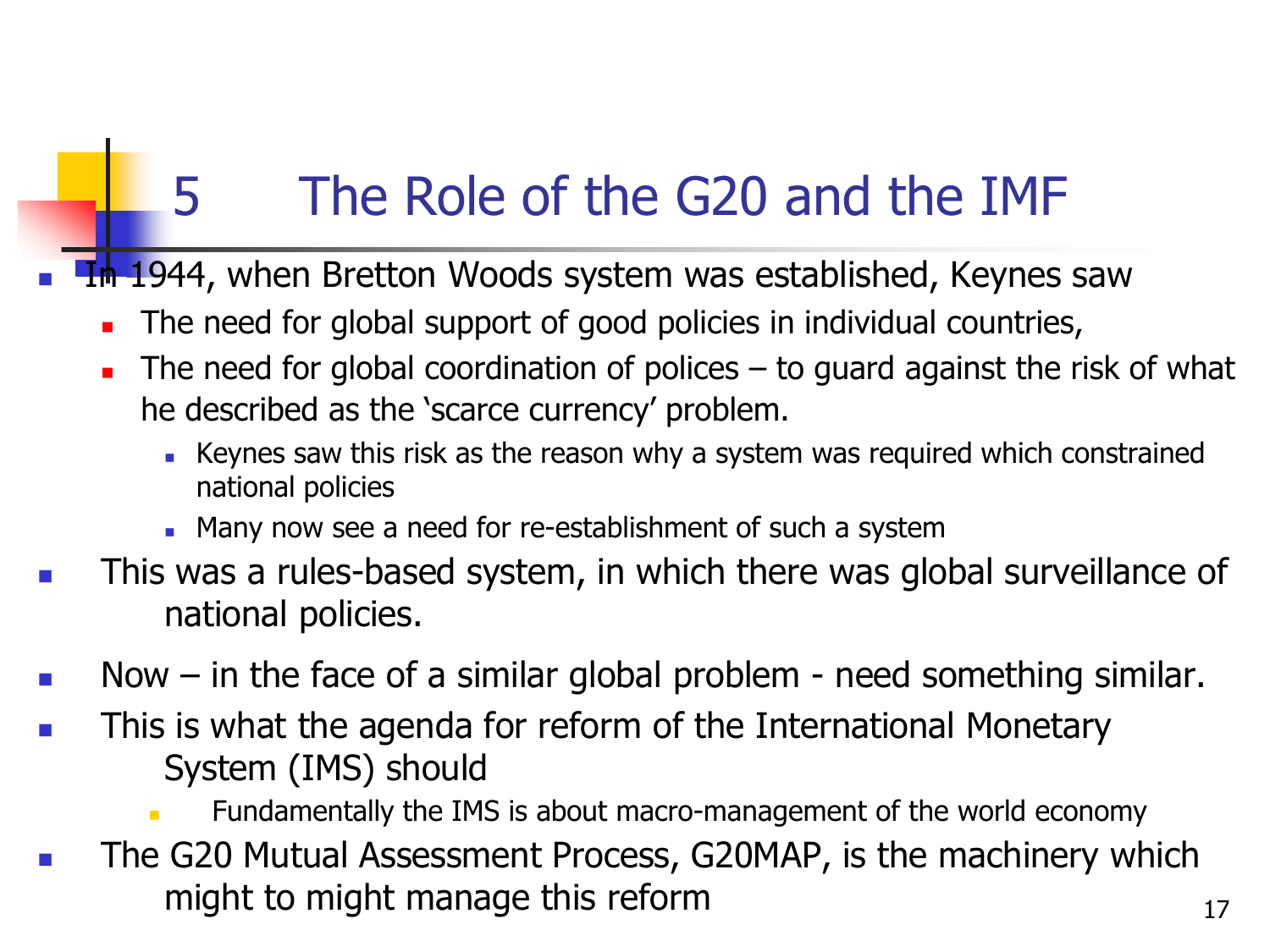How might the G20MAP push us towards the cooperative outcome?

- The G20MAP has superseded the IMF's multilateral surveillance process (MSP)
	- **EXEC** China and the US created a bilateral standoff in that process
- $\blacksquare$  We can separate the G20MAP into two aspects  $\blacksquare$ 
	- **a** analysis and decision making
- **Analysis.** The IMF does this in collaboration with Framework Working Group
	- Agreement on facts and policy presumptions (country ownership)
	- Analysis done by IMF (arguably best practice): discussion of analytical assumptions
	- The IMF is producing detailed studies of: US, China, Japan, Germany, India, France and UK, plus an overall study.
	- **Results will be published.**
- Decision-making. Results of the analysis will be published. They will then go on to
	- finance ministers, then to
	- sherpas, then to
	- leaders at Cannes